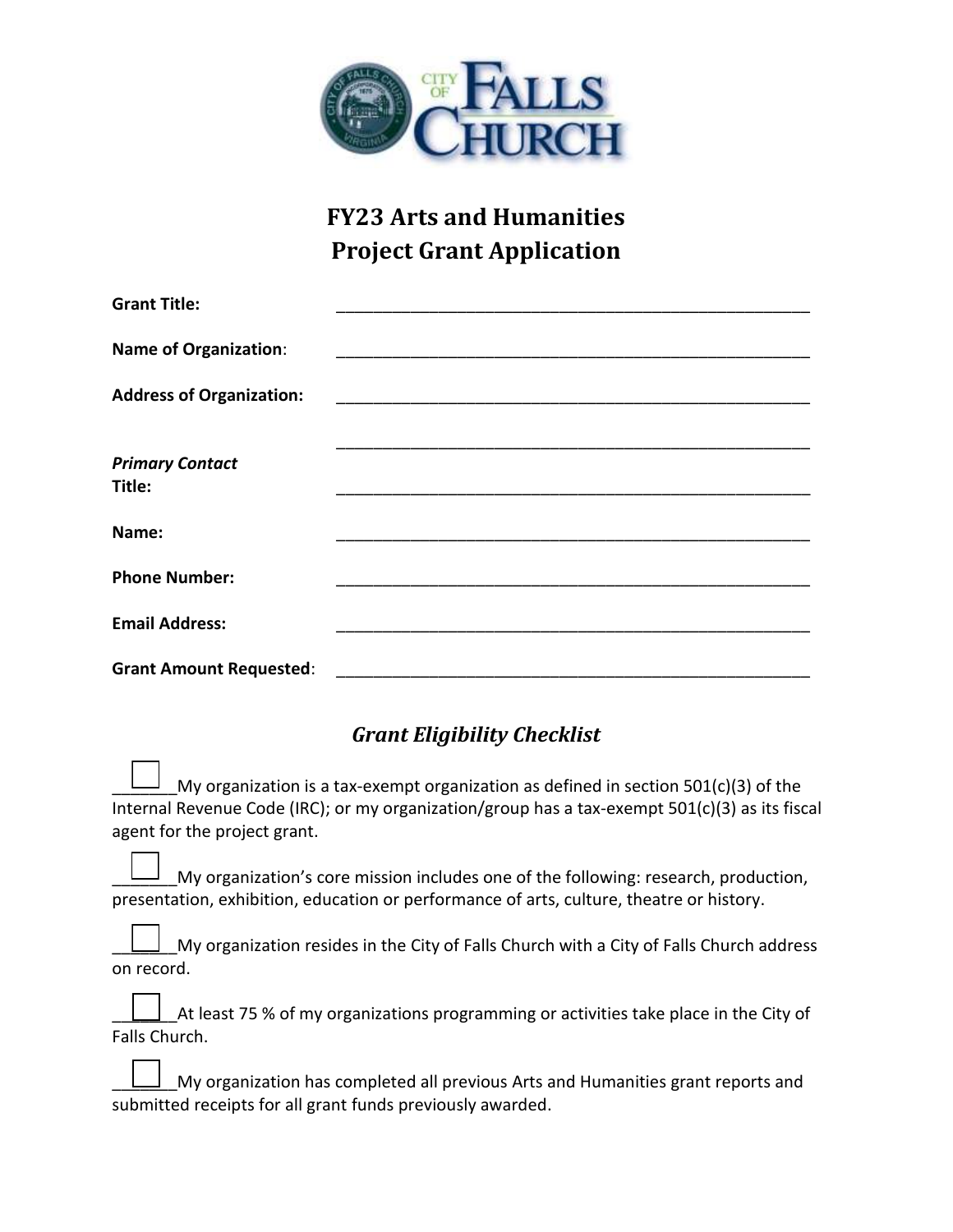\_\_\_\_\_\*Projects located on City property **MUST** submitted written approval for use of space

\_\_\_\_\_\*Public Art Projects **MUST** be submitted written approval by the Arts and Humanities Council

*What is the organization's official mission statement?*

*Describe the proposed project grant (You may attach a separate sheet if additional space is needed).*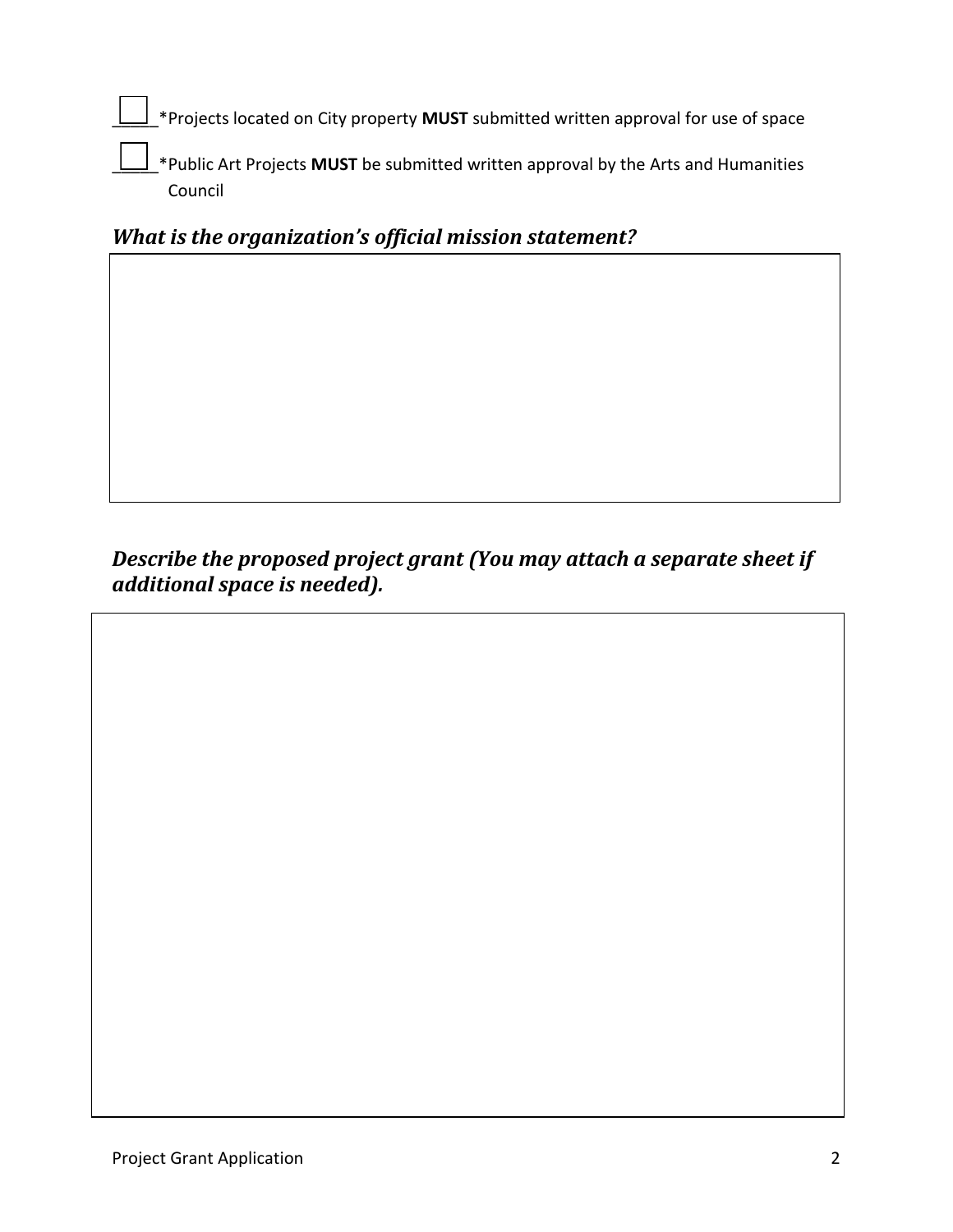*How does the Project Grant meet the Goals of the Art and Humanities Grant Program? (The grant program's goals are listed in the project grant guidelines)*

*Describe the organizations capacity to complete this project. Please include a description of leadership, manpower and plan of action for the proposed project. (This includes the name of the project lead, additional staffing needs and roles, expected hours to complete the project, and a timeline for completing the project).*

Project Grant Application 3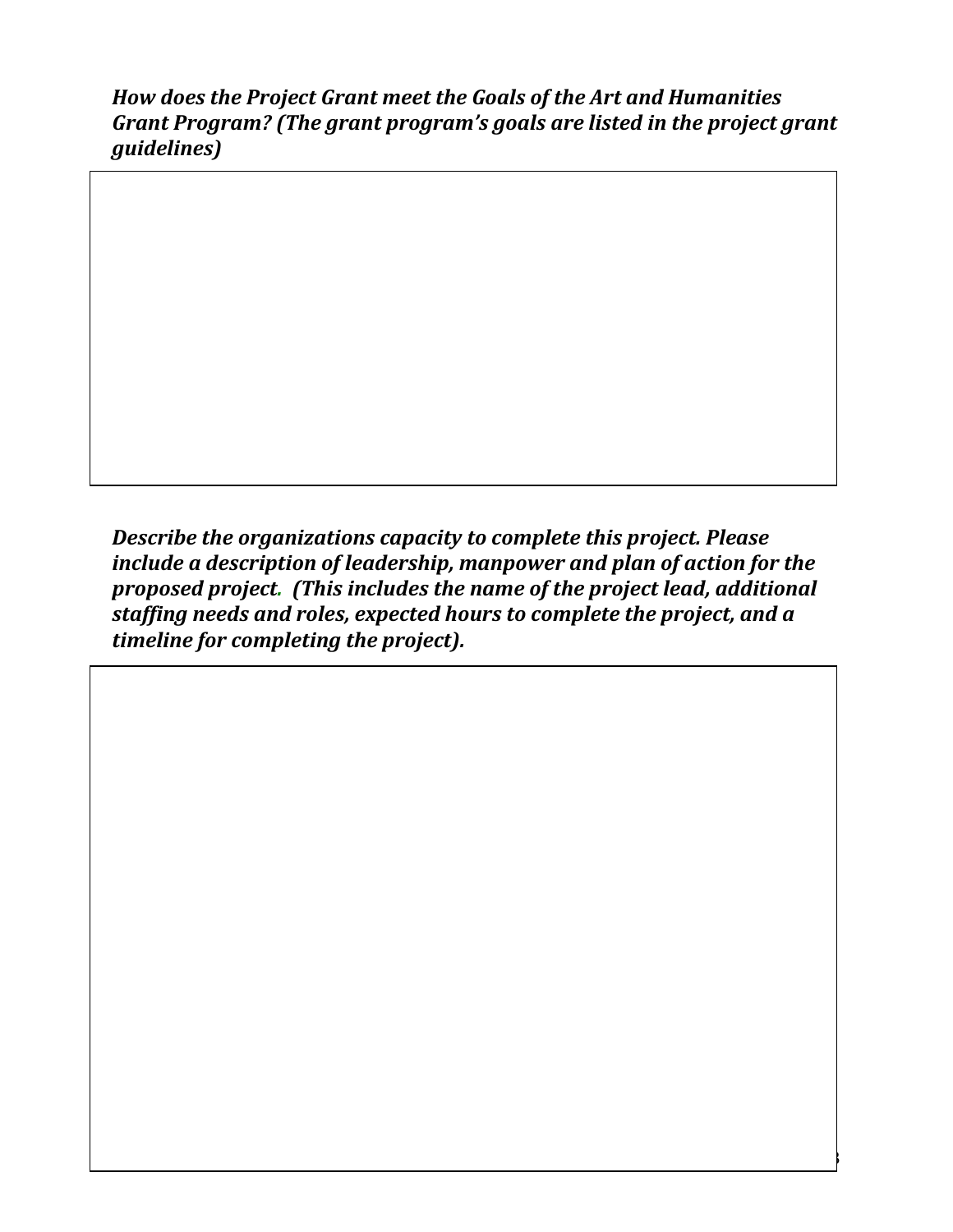*How will the project's success be measured? (Examples: Number of people served, economic impact to community, quantity of historical documents preserve, etc.)*

*Does you project require additional sources of revenue? If so, what additional funding streams (and budgeted amounts) are confirmed or being pursued for this project? Will securing additional revenue impact the completion of this project by the reimbursement deadline (May 16, 2023)*